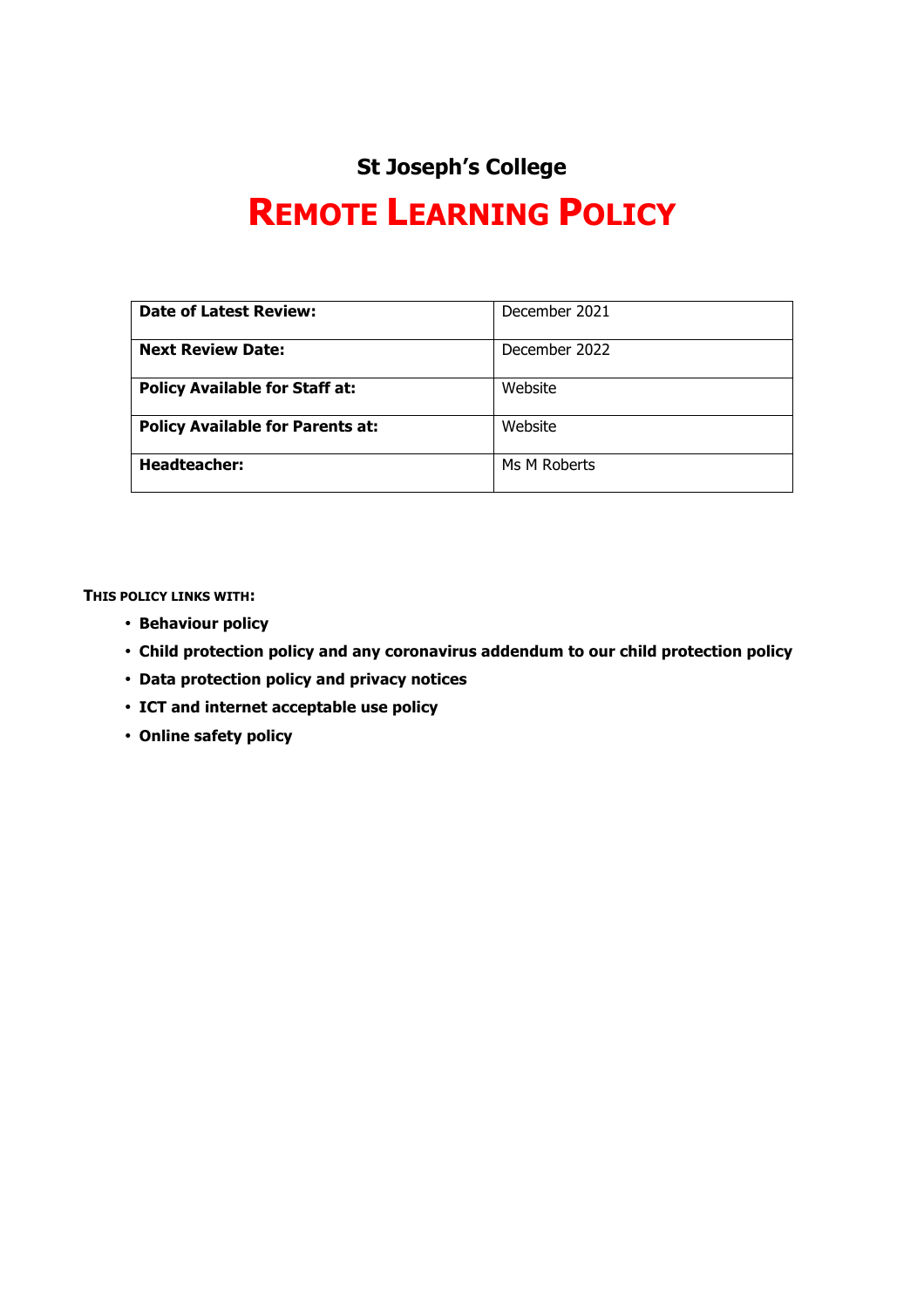# **1. Aims**

This remote learning policy for staff aims to:

- Ensure consistency in the school's approach to remote learning
- Set out expectations for all members of the school community with regards to remote learning
- > Provide appropriate guidelines for data protection

# **2. Roles and responsibilities**

- Teachers teaching normal timetable where possible and/or setting work, marking/assessing work submitted
- $\geq$  Subject leaders monitoring the quality of remote education and ensuring that it fits in with the sequencing of our ambitious and curriculum
- Heads of Year supporting those students who are struggling with accessing remote education
- > Senior Leaders
- $>$  SENCO
- > Learning mentors
- >LSPs

### **2.1 Teachers and SENCO/LSPs**

Teachers must be available between 8.30am and 3.45pm. If they are unable to work for any reason during this time, for example due to sickness or caring for a dependent, they should report this using the normal absence procedure.

- $\geq$  Live online lessons eq in the event of full closure
	- $\circ$  Students should follow their normal timetable and their usual curriculum as far as is possible
	- $\circ$  There is no requirement for formal dress for these meetings but staff should ensure that they are appropriately dressed eg as for an INSET day
	- $\circ$  The location of any meetings should be neutral, avoid excessive background noise and have nothing inappropriate in the background – see safeguarding guidance below

 $\geq$  Keeping in touch with pupils and parents/meetings with staff, parents and pupils::

- Staff may make regular contact with pupils or parents using school email addresses or via phone calls. Staff should never use personal email addresses or social media to contact pupils. (see safeguarding guidance below)
- o Staff should try where possible to answer any communication from parents or students within 48 hours, although the school recognises that there are occasions where this is not necessary or possible. Staff are not expected to answer emails outside of working hours
- Any complaints or concerns shared by parents and pupils should be referred to the appropriate line manager and should be logged on CPOMS – for any safeguarding concerns, refer to the section below
- $\circ$  Behavioural issues, such as failing to complete work will initially be dealt with by the teacher and subsequently referred to the pastoral team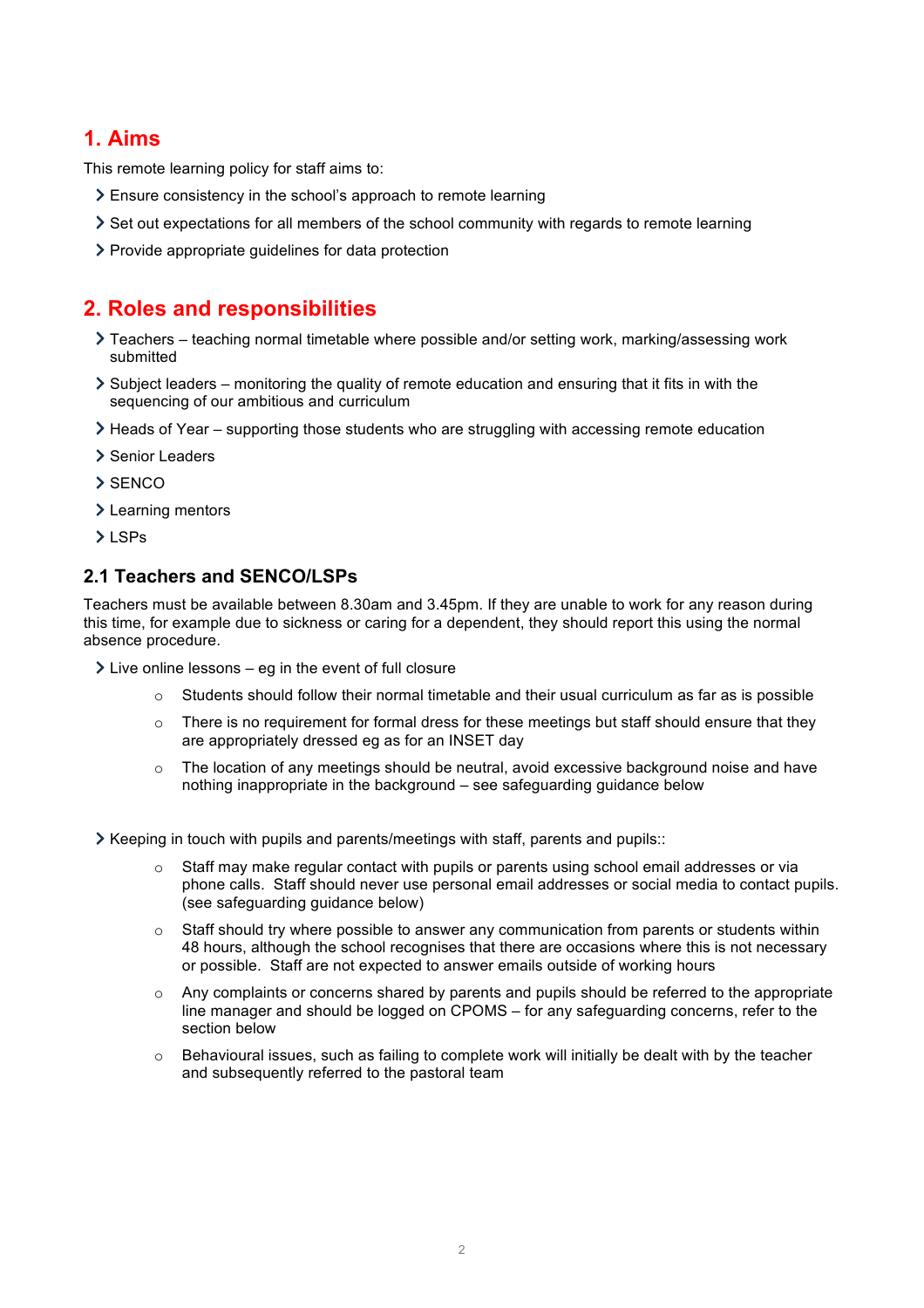### **2.2 Subject leaders**

Alongside their teaching responsibilities, as outlined above, subject leads are responsible for:

- Considering whether any aspects of the subject curriculum need to change to accommodate remote learning
- Working with teachers teaching their subject to make sure work set is appropriate and consistent
- Working with other subject leaders and senior leaders to make sure work set across subjects is appropriate and consistent, and deadlines are being set an appropriate distance away from each other
- Coordinating the work of teachers in their subject through regular meetings with teachers and discussions of work set
- Sharing with the resources members of the department can use to teach their subject
- Alerting line managers to any concerns

### **2.3 Senior leaders**

Alongside any teaching responsibilities, senior leaders are responsible for:

- Coordinating the remote learning approach across the school
- Assuring the effectiveness of remote learning through regular meetings with teachers and subject leaders, discussing and reviewing the work set and/or reaching out for feedback from pupils and parents
- Monitoring the security of remote learning systems, including data protection and safeguarding considerations

### **2.4 Designated safeguarding lead**

The DSL is responsible for:

- $\geq$  Identifying the most vulnerable children in school and working at home
- Updating and managing access to child protection files, where necessary
- Liaising with children's social workers where they need access to children in need and/or to carry out statutory assessments

### **2.5 IT staff**

IT staff are responsible for:

- Fixing issues with systems used to set and collect work
- $\geq$  Helping staff and parents with any technical issues they're experiencing
- Reviewing the security of systems and flagging any data protection breaches to the data protection officer
- Assisting pupils and parents with accessing the internet or devices

#### **2.6 Pupils and parents**

Staff can expect pupils to:

- $\geq$  Be contactable during the required times although consider they may not always be in front of a device the entire time
- Complete work to the deadline set by teachers
- Seek help if they need it, from teachers or pastoral staff
- Alert teachers if they're not able to complete work

Staff can expect parents to:

Make the school aware if their child is sick or otherwise can't complete work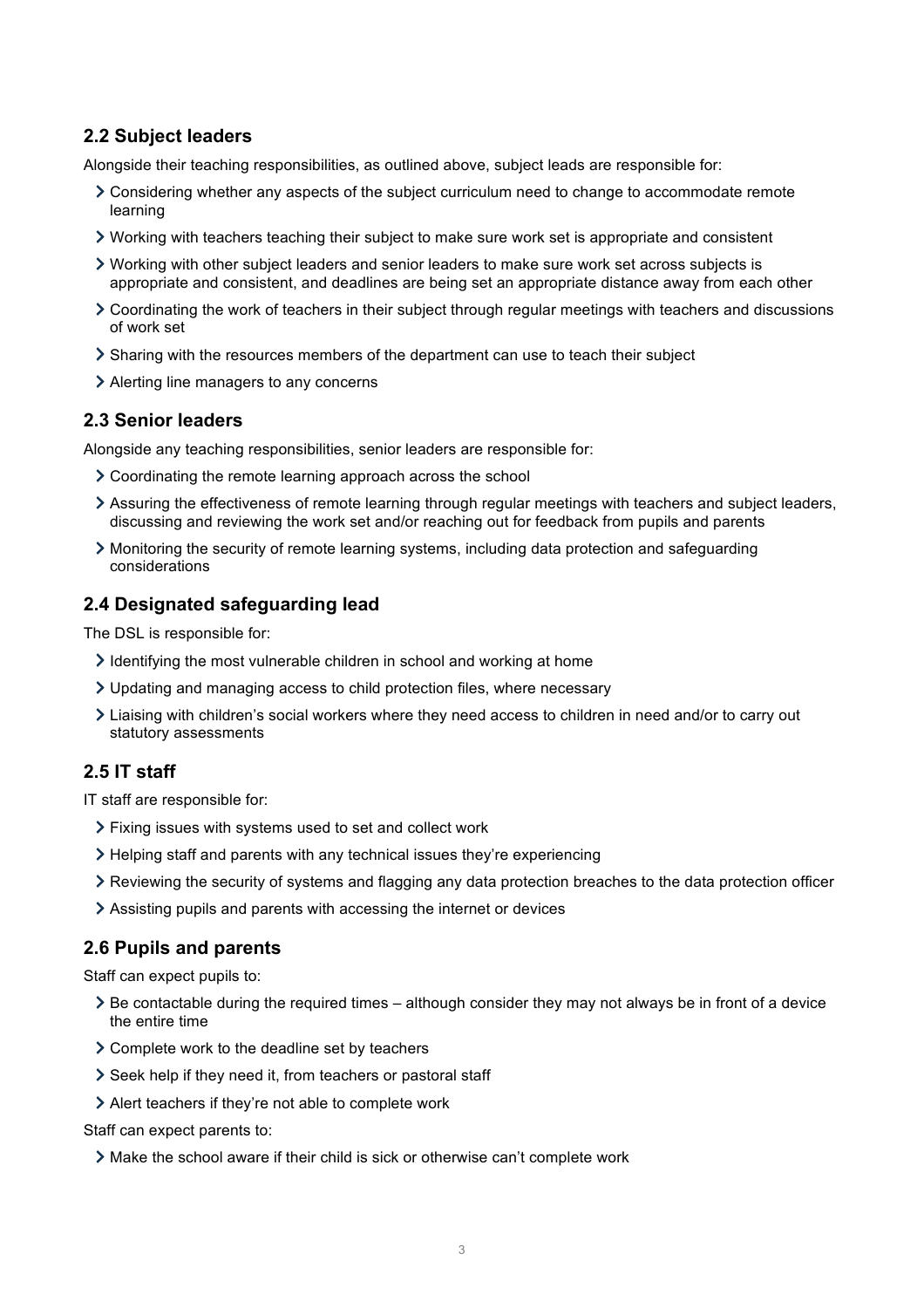- $\geq$  Seek help from the school if they need it if you know of any resources staff should point parents towards if they're struggling, include those here
- > Be respectful when making any complaints or concerns known to staff

#### **2.7 Governing board**

The governing board is responsible for:

- Monitoring the school's approach to providing remote learning to ensure education remains as high quality as possible
- Ensuring that staff are certain that systems are appropriately secure, for both data protection and safeguarding reasons

# **3. Who to contact**

If staff have any questions or concerns, they should contact the following individuals:

- $\ge$  Issues in setting work talk to the relevant subject leader or member of SLT
- $\ge$  Issues with behaviour talk to the relevant head of year or member of SLT
- $\ge$  Issues with IT talk to J Platt or S Birchall
- Issues with their own workload or wellbeing talk to line manager or to SLT
- Concerns about data protection talk to SLT or K Cleverley
- Concerns about safeguarding talk to C Slattery DSL or Cath Machin DDSL

# **4. Data protection**

#### **4.1 Accessing personal data**

When accessing personal data, all staff members will follow the guidance issued annually to staff. Staff must use encrypted USBs for carrying personal data and all staff should use school laptops rather than personal devices unless agreed with SLT.

#### **4.2 Sharing personal data**

Staff members may need to collect and/or share personal data such as email addresses and pupil contact numbers as part of the remote learning system. Such collection of personal data applies to our functions as a school and doesn't require explicit permissions.

While this may be necessary, staff are reminded to collect and/or share as little personal data as possible online.

#### **4.3 Keeping devices secure**

These tips are based on our article on GDPR and remote learning.

All staff members will take appropriate steps to ensure their devices remain secure. This includes, but is not limited to:

- $\geq$  Keeping the device password-protected strong passwords are at least 8 characters, with a combination of upper and lower-case letters, numbers and special characters (e.g. asterisk or currency symbol)
- Ensuring the hard drive is encrypted this means if the device is lost or stolen, no one can access the files stored on the hard drive by attaching it to a new device
- Making sure the device locks if left inactive for a period of time
- Not sharing the device among family or friends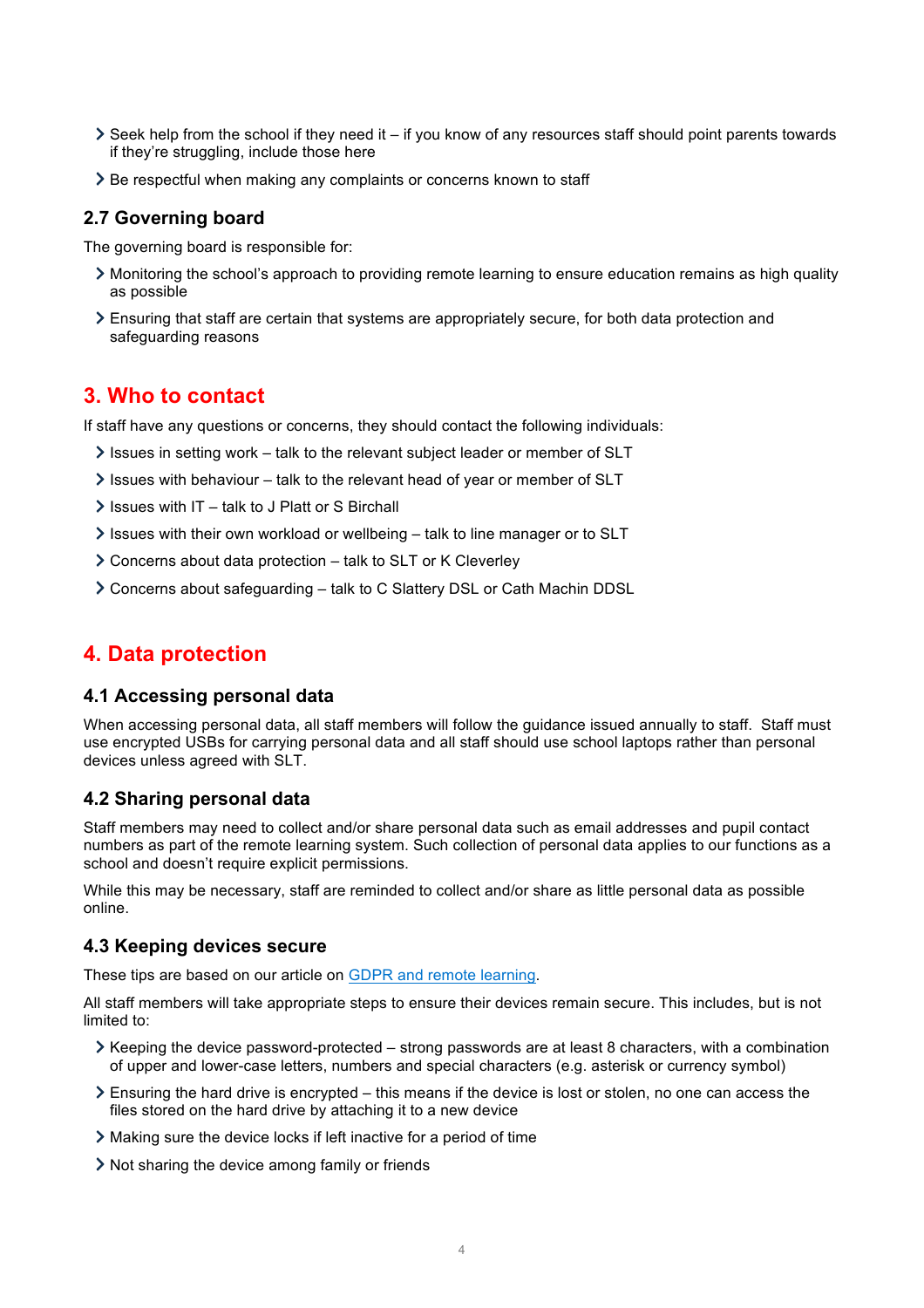- Installing antivirus and anti-spyware software
- $\triangleright$  Keeping operating systems up to date always install the latest updates

# **5. Safeguarding**

Please see safeguarding policy. Mrs Slattery and Mrs Machin will continue to act as Safeguarding Leads and all concerns should be passed to them through the usual channels. The use of CPOMS will continue.

# **6. Monitoring arrangements**

This policy will be reviewed by the FGB meeting and then annually as needed. At every review, it will be approved by the full board.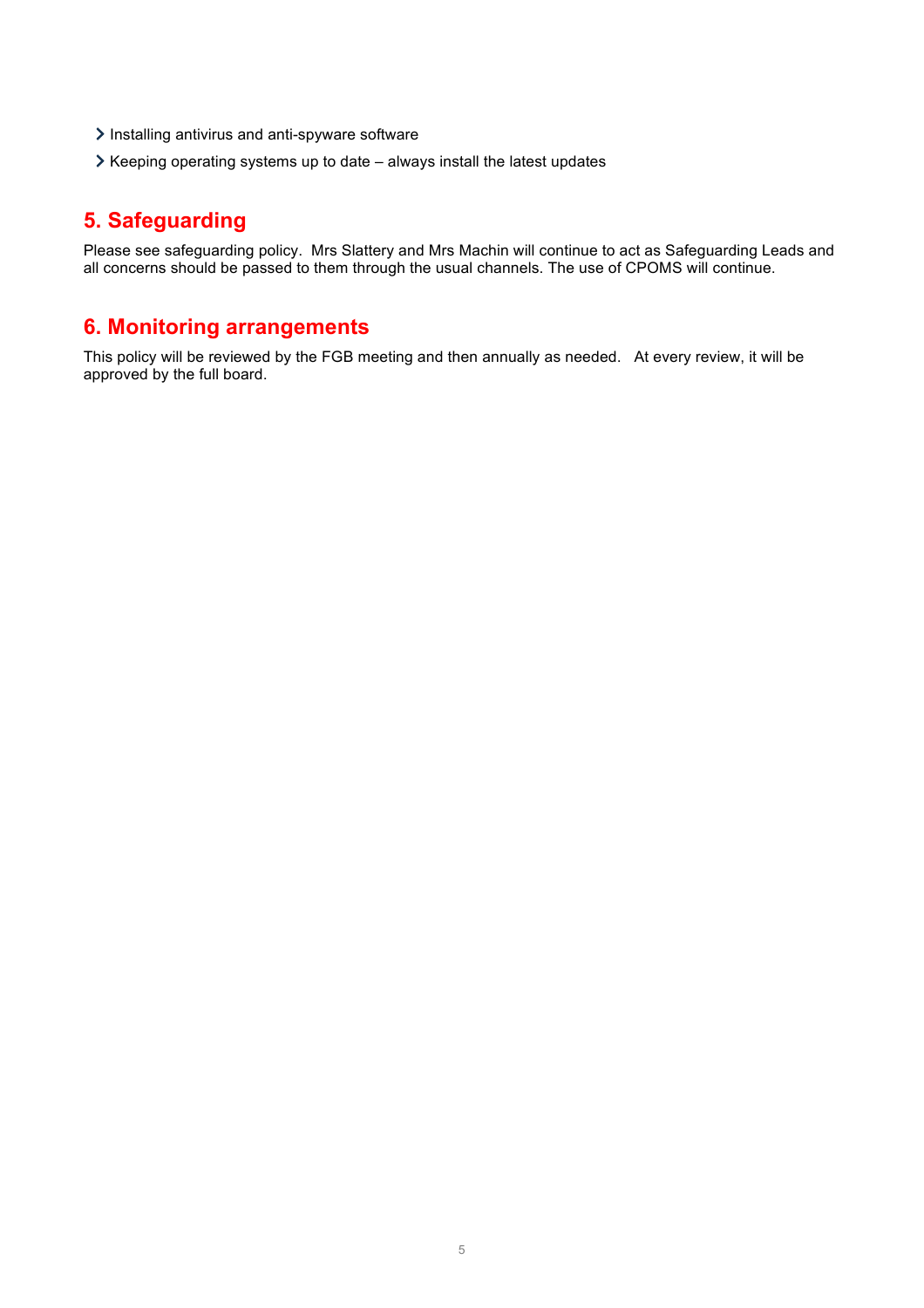Pupils who are sent home to self-isolate will follow their normal timetable and log into icrosoft Teams to have access to one of the following:

Live streaming of the lessons which are being taught to the rest of the class via Microsoft Teams

# - Recorden De Kendte education provision: information for parents

- Works ef winding intended to provide clarity and transparency to pupils and parents or carers about what to expect from remote education where national or local restrictions

the unlike plyine ventit that black is clerid as is self-international to the main that when the class will be For details of what to expect where individual pupils are self-isolating, please see the final section of this page. ven live lessons remotely. The exception to this may be where the usual class acher is unwell and work will be set.

# **The remote curriculum: what is taught to pupils at home**

A pupil's first day or two of being educated remotely might look different from our standard approach, while we take all necessary actions to prepare for a longer period of remote teaching.

### **What should my child expect from immediate remote education in the first day or two of pupils being sent home?**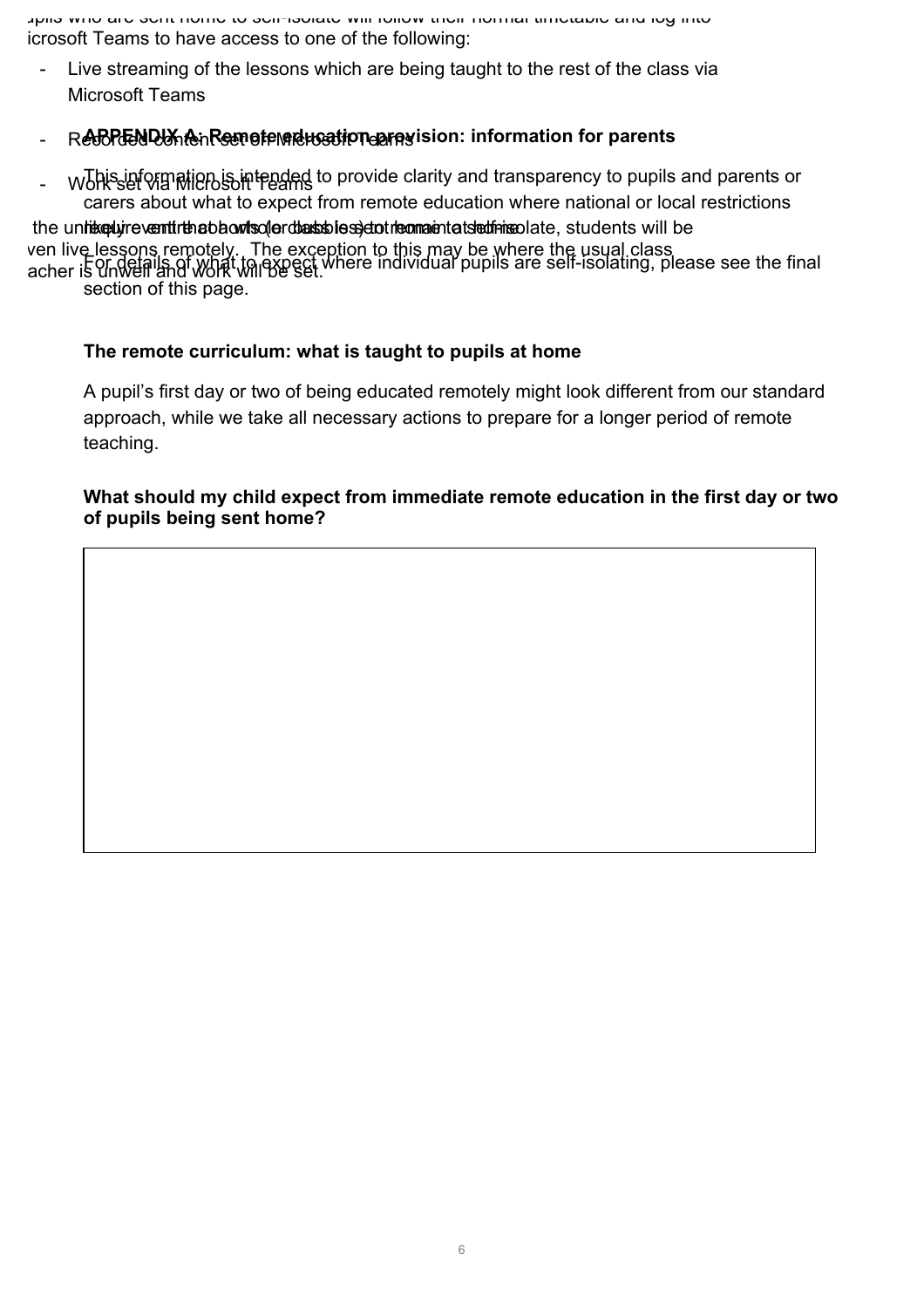Please see below some statements that may be helpful. In this section, please delete All work will be set via Microsoft Teams Latatements that do not apply, and add details if appropriate:

• Wa always endeavour to teach the same curriculum remotely as we do in school wherever possible and appropriate. However, we may need to make nks to other platforms will be posted on Teams

ne **Following the first few days subjects tele das at the wailt report in DT e fraught broadly the** orsame curriculum as they would if they were in school? <del>ક୍ଷୋ</del>ଧାର୍ଥ୍ୟା<del>ୟା</del> ଉପର କ୍ରିୟିତା । କ୍ରିୟିତା ସେ ବାର୍ଡି କ୍ରିୟା କ୍ରିୟାର୍ଡି ସେ ସେ କ୍ରିୟାର୍ଡି । କ୍ରେମାର୍ଡ୍ କ୍ରିୟାର୍ଡ୍ କ ome l<del>ear</del>ning will areas patchel One

- If there are adaptations made, equivalent work should be set
- Students will not receive work for games lessons

# **Remote teaching and study time each day**

### **How long can I expect work set by the school to take my child each day?**

We expect that remote education (including remote teaching and independent work) will take pupils broadly the following number of hours each day:

| <b>Key Stage</b>  | Number of hours                                          |
|-------------------|----------------------------------------------------------|
| Key Stage 3 and 4 | 5 hours per day (not including games<br>afternoons)      |
| Key Stage 5       | 10 hours per fortnight per subject plus<br>home learning |

# **Accessing remote education**

# **How will my child access any online remote education you are providing?**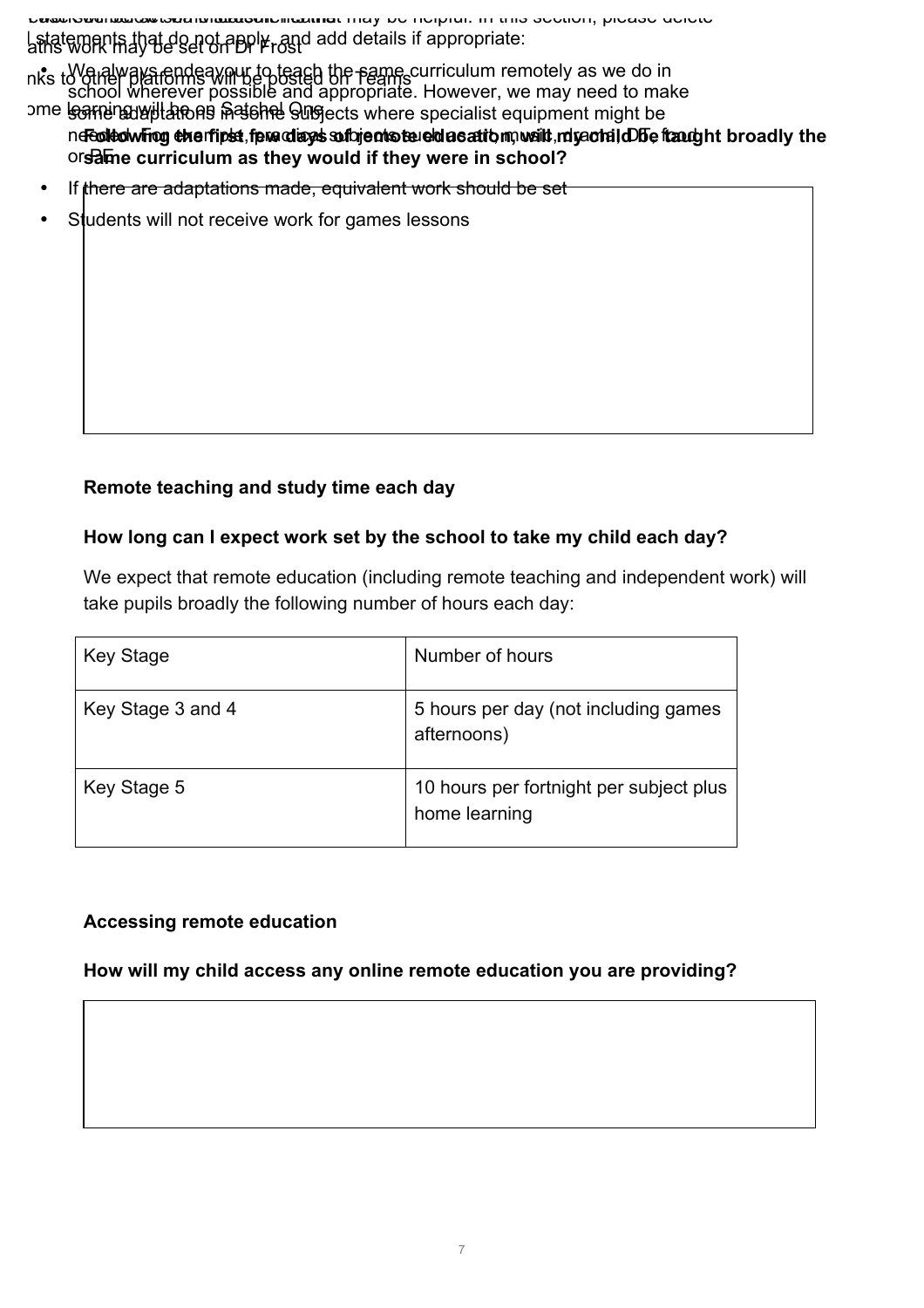- In exceptional circumstances we have a small stock of laptops to lend to pupils
- In exsenctional correspondent we have a sommed stock of the stock of have a support them interactess remited for a sample, routers or dongles), to lend to pupils
- We recognise that some pupils may not have suitable online access at home. We take the following approaches to support those pupils to access remote education: • We can support students with how they can submit work to their teachers if they do not have online access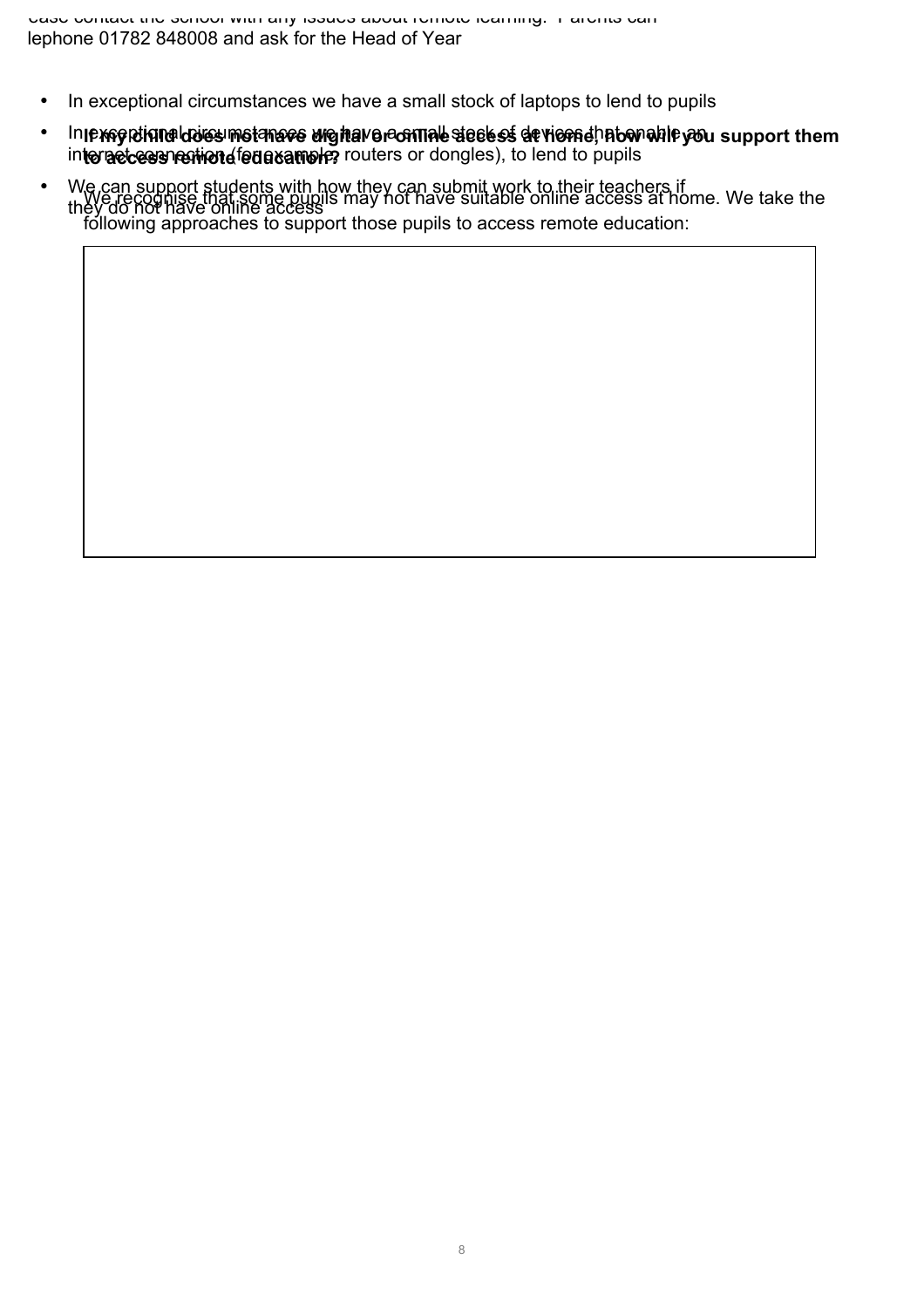">"> We have the same high expectations for pupils' engagement with remote

- Brole teation as (we linke ite faces to fate as deposents the vast majority of our remote
- teaching for parental support, for example, setting routines to support your

the child's education<br>the event of a further national lockdown or school closure in the event of

**hergen prove which for existed be red for the following to mute and unmute on** request

- WE E LIELE ALF EXCHIENT EXEMPLIES OF FECOLOGICAL CARD PUBILS. remotelye • where there are excellent examples of recorded teaching (e.g. Oak National • We will stream in the lessons or the will always for the lesson of the home of the lessons or an any mist of the materials or platforms
- we may also use video/audio recordings made by teachers especially for the topic
- there *may* be some limited use of commercially available websites supporting the teaching of specific subjects or areas, including video clips or sequences
- there *may* be a limited use of long-term project work and/or internet research activities. We will avoid an over-reliance on these approaches

# **Engagement and feedback**

**What are your expectations for my child's engagement and the support that we as parents and carers should provide at home?**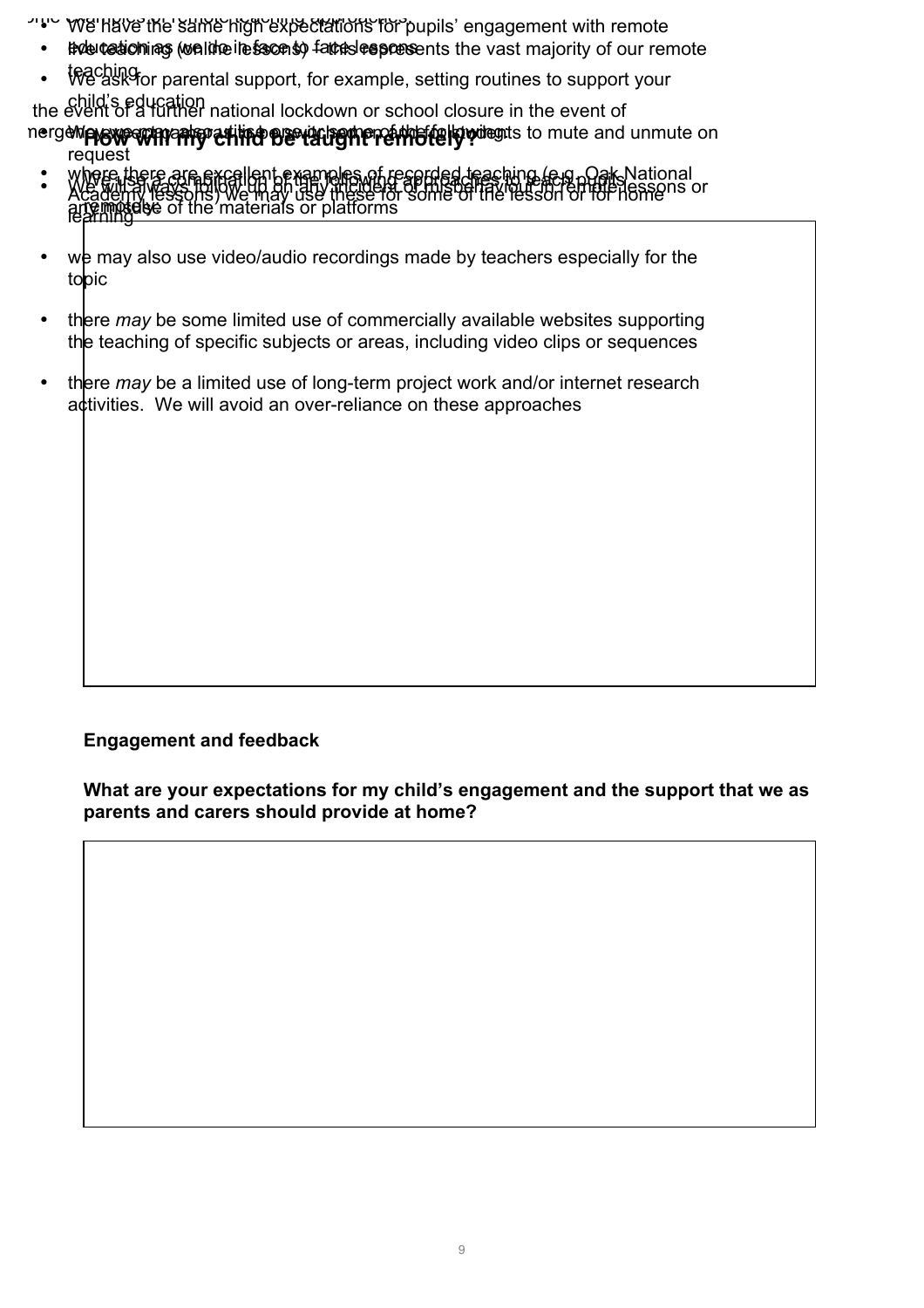UWE' will check pupils engagement with remote education throughout each

- lessue for example cold-calling pupils, asking to see their work, setting up live
- wore be we read that we can be dependenced as the platforms
- Whered emget be ment is a concern, we will inform parents and carers via the
- tl**ass teacher, Subject Leader, Head of Year or Senior Leader as appropriate** • individual feedback
- **How will you check whether my child is engaging with their work and how will I be**  • gr**aders**
- **informed if there are concerns?** : Py mill award a concerne for good work • Exam questions
- We will use praise postcards to recognise excellent work or consistent effort and engagement from pupils

# **How will you assess my child's work and progress?**

Feedback can take many forms and may not always mean extensive written comments for individual children. For example, whole-class feedback or quizzes marked automatically via digital platforms are also valid and effective methods, amongst many others. Our approach to feeding back on pupil work is as follows:

# **Additional support for pupils with particular needs**

# **How will you work with me to help my child who needs additional support from adults at home to access remote education?**

We recognise that some pupils, for example some pupils with special educational needs and disabilities (SEND), may not be able to access remote education without support from adults at home. We acknowledge the difficulties this may place on families, and we will work with parents and carers to support those pupils in the following ways: